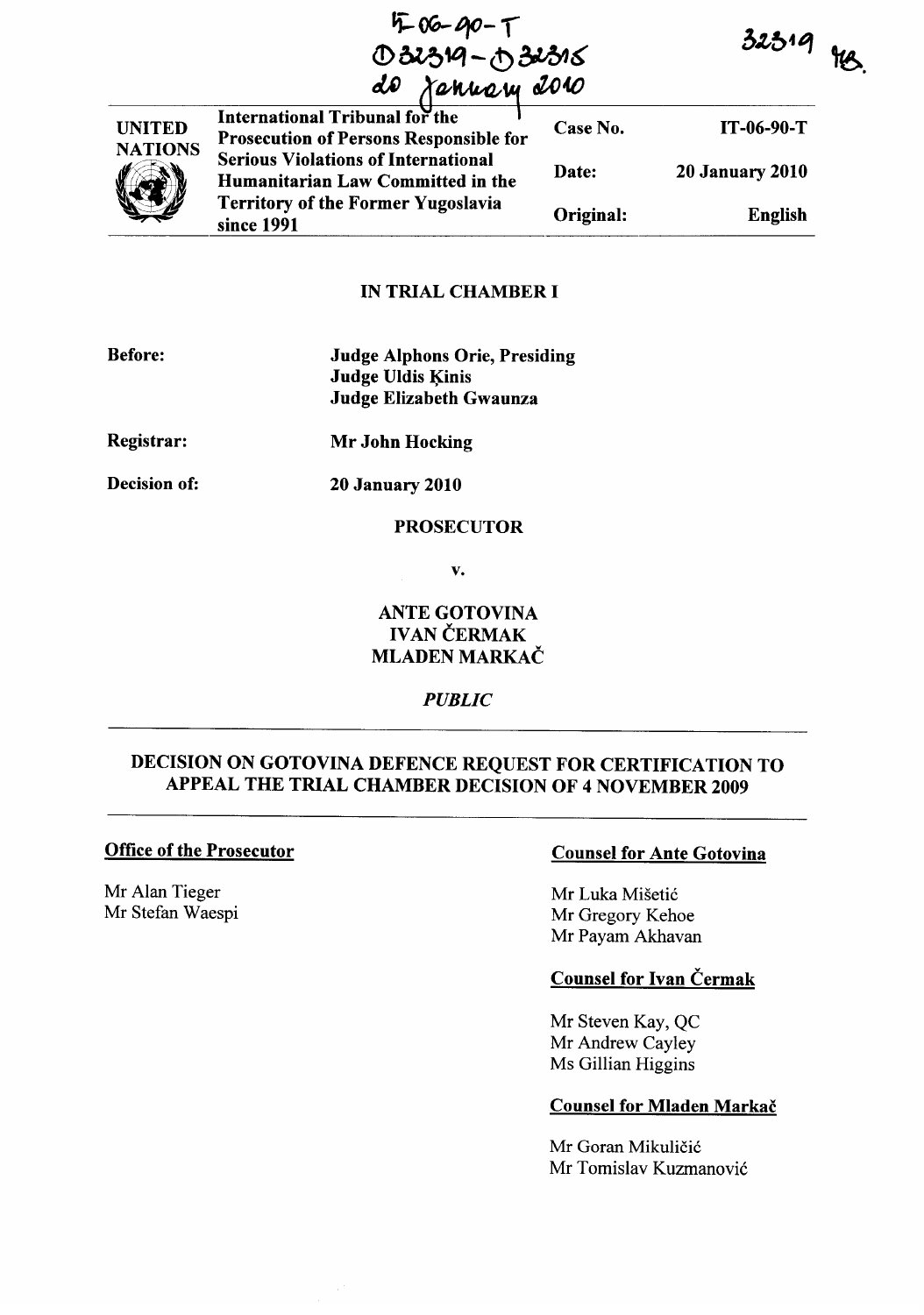1. On 4 November 2009, the Chamber rendered an oral decision admitting into evidence under seal exhibits P2631 and P2632, two official notes compiled by the Croatian Military Police ("Official Notes").<sup>1</sup> On 5 November 2009, the Gotovina Defence filed a request for certification to appeal the Decision? On 19 November 2009, the Prosecution responded, requesting that certification be denied.<sup>3</sup>

2. Rule 73 (B) of the Tribunal's Rules of Procedure and Evidence ("Rules") requires two cumulative criteria to be satisfied to allow a Trial Chamber to grant a request for certification to appeal: 1) that the decision involved an issue that would significantly affect the fair and expeditious conduct of the proceedings or the outcome of the trial, and 2) that, in the opinion of a Trial Chamber, an immediate resolution by the Appeals Chamber may materially advance the proceedings.

3. As for the first requirement in Rule 73 (B) of the Rules, the Gotovina Defence submits that the Decision involves two issues which affect the fair and expeditious conduct of the proceedings.<sup>4</sup> Firstly, the Gotovina Defence argues that the Decision may have violated the Accused's right to cross-examine witnesses enshrined in Article 21 (4) (e) of the Tribunal's Statute, since the Official Notes purport to record the statements of two persons who have neither appeared before the Tribunal nor been subjected to cross-examination.<sup>5</sup> Secondly, the Gotovina Defence submits that, by ordering the compilation of the Official Notes, the Chamber was directly responsible for the creation of substantive evidence against Gotovina, thus violating his right to be tried by an independent and impartial tribunal, enshrined in Article 21 (2) of the Tribunal's Statute.<sup>6</sup>

4. As far as the second requirement of Rule 73 (B) of the Rules is concerned, the Gotovina Defence relies on a decision of the Trial Chamber in the case of *Prosecutor* v. Jadranko Prlić et al.<sup>7</sup> Specifically, the Gotovina Defence draws a parallel between the present situation and that of the *Prlić* Decision, where the co-accused could not cross-examine Prlić,

 $<sup>1</sup>$  T. 23891-23892 ("Decision").</sup>

<sup>&</sup>lt;sup>2</sup> Gotovina Defence Request for Certificate to Appeal the Trial Chamber's Decision of 4 November 2009, 5 November 2009 ("Request"), paras 1, 11.

<sup>&</sup>lt;sup>3</sup> Prosecution's Opposition to the Gotovina Defence's Request for Certification to File an Interlocutory Appeal of the Trial Chamber's Decision of 4 November 2009, 19 November 2009 ("Prosecution Response"), paras 1, 17.

<sup>4</sup> Request, paras 4-5.

 $<sup>5</sup>$  Ibid., paras 4, 6.</sup>

 $6$  Ibid., paras 4, 7-8.

<sup>7</sup> Ibid., para. 9, citing *Prosecutor* v. *Jadranko Prlic et aI.,* Case No. IT-04-74-T, Decision on Request for Reconsideration and Certification to Appeal the Decision for Admission of the Statement of Jadranko Prlic, 10 October 2007 ("Prlić Decision").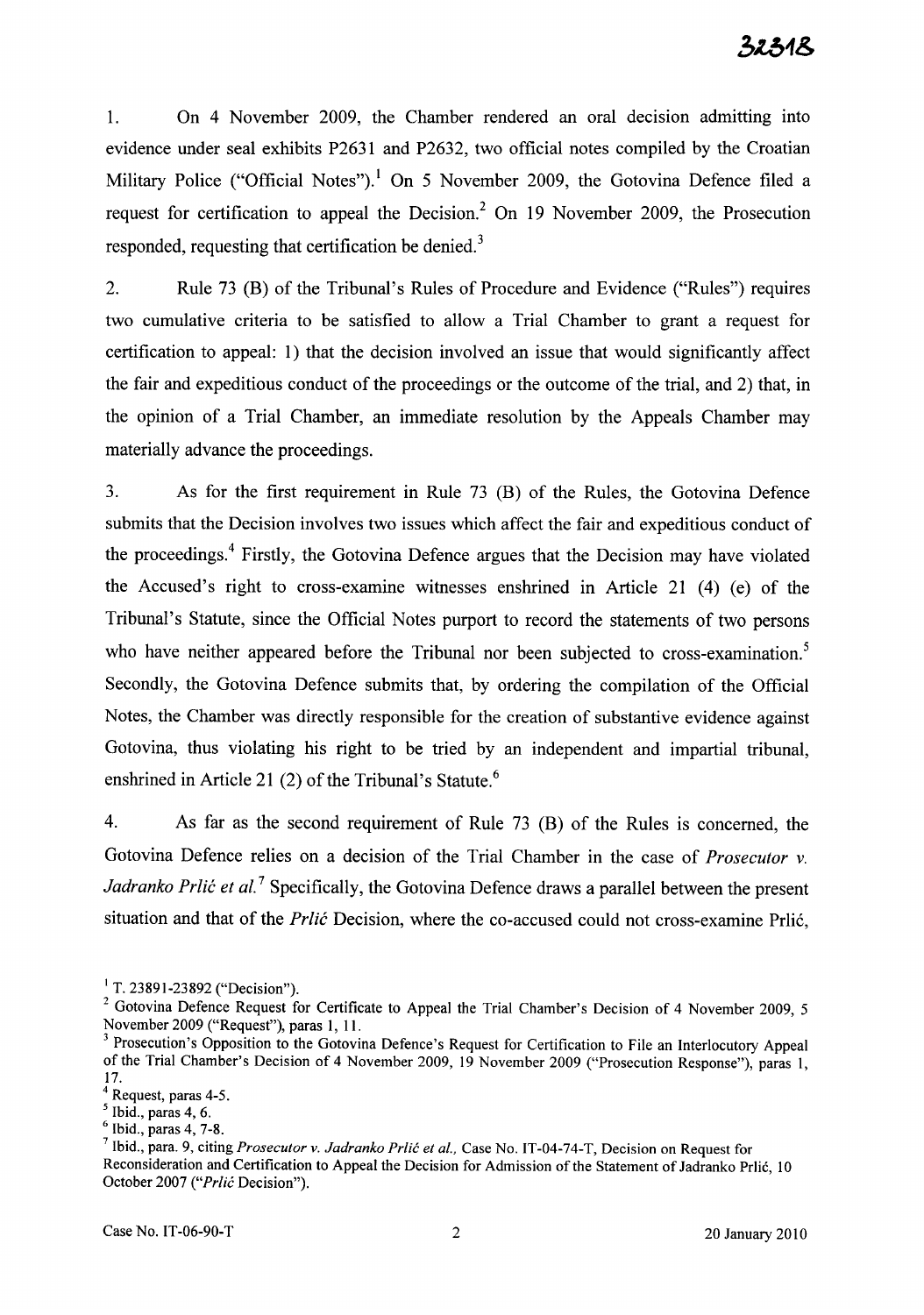whose suspect interview had been admitted into evidence, and the Trial Chamber had held that, "if the Prosecution wishes to use the Prlić Statement with other witnesses in court, an urgent ruling of the Appeals Chamber could, in this case, expedite the proceedings".<sup>8</sup> The Gotovina Defence further submits that the Decision raises a new issue that has not been previously resolved by the Trial Chamber, namely whether a statement created pursuant to a Trial Chamber's order can be admitted as substantive evidence without giving the Accused the possibility of cross-examining the author of the statement.<sup>9</sup> This issue, argues the Gotovina Defence, must be settled as soon as possible, since the Prosecution might use the Official Notes with other witnesses or tender other official notes into evidence.<sup>10</sup>

5. With regard to the first requirement in Rule 73 (B) of the Rules, the Prosecution responds that the admission of the Official Notes does not significantly affect Gotovina's right to cross-examine witnesses, as the Official Notes do not concern the acts and conduct of the Accused or any other substantive issue in the case, and there is no indication that the Gotovina Defence would wish to cross-examine the interviewees of the Official Notes.<sup>11</sup> The Prosecution also argues that the Gotovina Defence's submission that Gotovina's right to be tried by an independent tribunal has been violated by the admission into evidence of the Official Notes is incoherent with the Gotovina Defence's recognition that the Official Notes would be admissible under Rule 92 *his* of the Rules. <sup>12</sup>

6. As for the second requirement in Rule 73 (B) of the Rules, the Prosecution submits that the present situation differs from that of the *Prlic* Decision. Firstly, argues the Prosecution, the statement of the Accused Prlić related to the acts and conduct of his coaccused; secondly, it was clear that in *Prlić* the co-accused would wish to cross-examine the maker of the statement and they would have had the right to do so if Prlić had not been a coaccused.<sup>13</sup> Therefore, concludes the Prosecution, the co-accused's cross-examination rights were directly implicated.<sup>14</sup> In addition, the Prosecution argues that the *Prlic* Trial Chamber had taken the position that, had the statement not been admitted, it could not have been used with other witnesses, and that this was part of the *Prlić* Trial Chamber's rationale to certify

- $^{10}$  Ibid.
- $11$  Prosecution Response, paras 4, 6-9.

<sup>&</sup>lt;sup>8</sup> Ibid., citing Prlić Decision, para. 18.

<sup>9</sup> Request, para. 10.

<sup>12</sup> Ibid., paras 10-11.

 $\frac{13}{13}$  Ibid., paras 13-14.

<sup>14</sup> Ibid.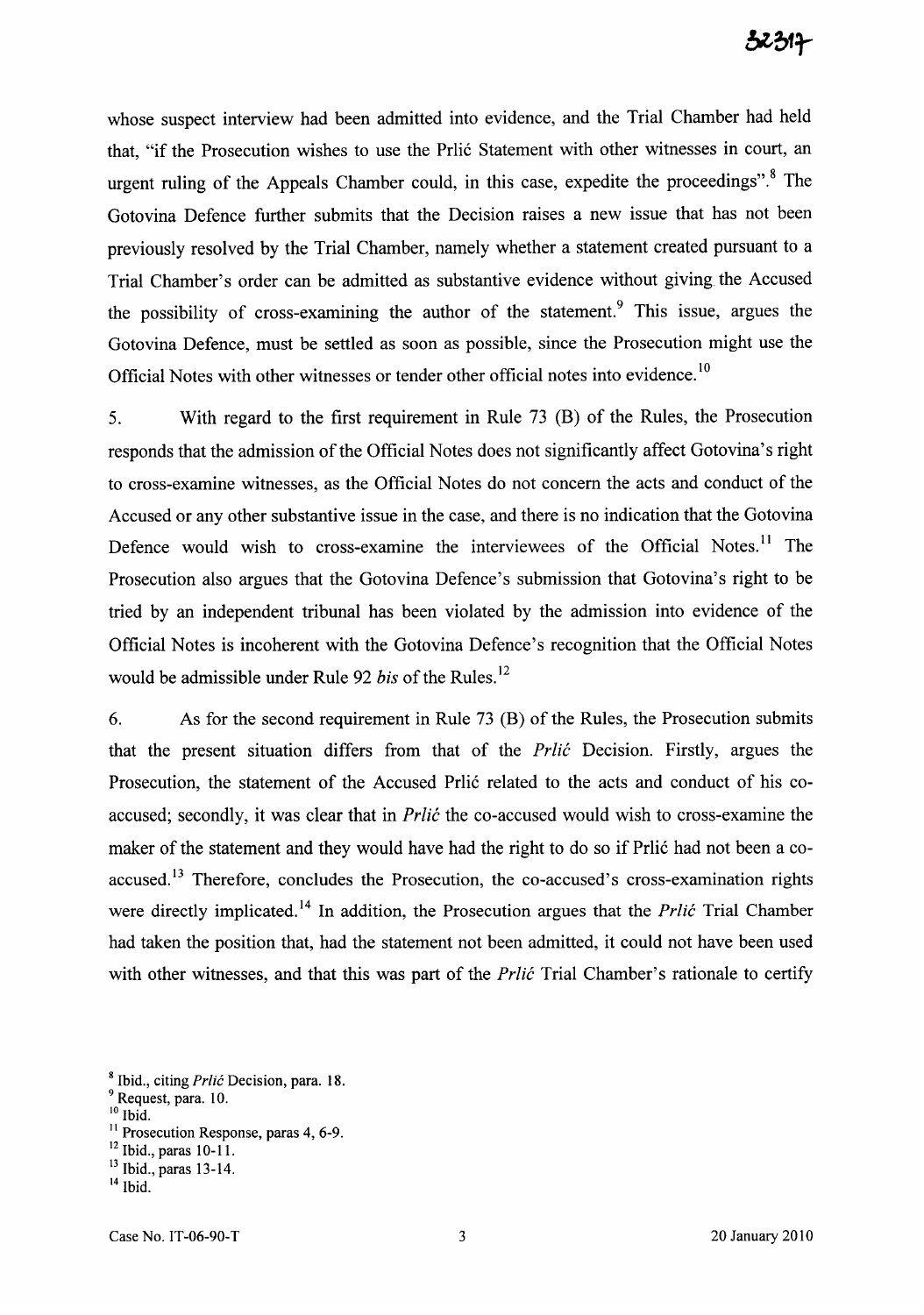the appeal.<sup>15</sup> In this case, instead, the Prosecution submits that the Chamber has permitted the parties to confront witnesses with statements even when they were not admissible in evidence.<sup>16</sup> The Prosecution therefore submits that the impact of the Decision on the conduct of the proceedings is distinguishable from the *Prlić* Decision.<sup>17</sup> Lastly, the Prosecution responds that, in light of the late stage of the proceedings, the possibility that the Prosecution will use the Official Notes with other witnesses or introduce other similar notes into evidence is a remote one, and is in any event speculative.<sup>18</sup>

7. The Decision concerns the admission into evidence of two Official Notes. The Chamber recalls that it has admitted official notes compiled by Croatian authorities on a number of occasions.<sup>19</sup> The Chamber further recalls that it admitted the Official Notes in question to corroborate and complement the testimony of Expert Witness Feldi and to better evaluate his testimony, specifically in respect of the methods used, the circumstances under which documents were retrieved, and the transparency of the sources used to compile his expert report.<sup>20</sup> Furthermore, the Chamber reiterates that the two Official Notes were not meant to substitute live witness testimony on matters charged in the Indictment in this case.<sup>21</sup>

8. With regard to the Gotovina Defence's second argument concerning Article 21(2) of the Statute, it is noted that the compilation of official notes was caused by the need to gather additional information as to the whereabouts of missing artillery documents sought from Croatia by the Prosecution.<sup>22</sup> The Chamber deemed this course of action appropriate due to the inconsistency of the submissions made by the Prosecution, on the one hand, which claimed that the documents in fact existed but were being withheld, and Croatia, on the other, which denied those allegations.<sup>23</sup> Considering this factual and procedural background, it cannot be said that the Chamber is responsible for the creation of substantive evidence against

 $15$  Ibid., para. 15.

<sup>16</sup> Ibid., para. 15.

<sup>17</sup> Ibid., para. 15.

 $18$  Ibid., para. 16.

<sup>&</sup>lt;sup>19</sup> See, for example, Decision on Admission of MUP Official Notes and Reasons for the Decision to Deny the Admission of the Official Note of Ivan Čermak, 30 January 2009; see also by way of example D177; P1084; P1089.

 $20$  T. 23891-23892.

 $^{21}$  T. 23891.

<sup>22</sup> Order in Relation to the Prosecution's Application for an Order Pursuant to Rule 54 *bis,* 16 September 2008, para. 18.

<sup>23</sup> See Prosecution's Application for an Order Pursuant to Rule 54 *bis* Directing the Government of the Republic ofCroatia to Produce Documents or Information, with public and confidential Appendices, 13 June 2008; Prosecution's Further Submissions Relating to Its Application for an Order Pursuant to Rule 54 *bis* Directing the Government of the Republic of Croatia to Produce Documents or Information, Appendix A, 18 July 2008.